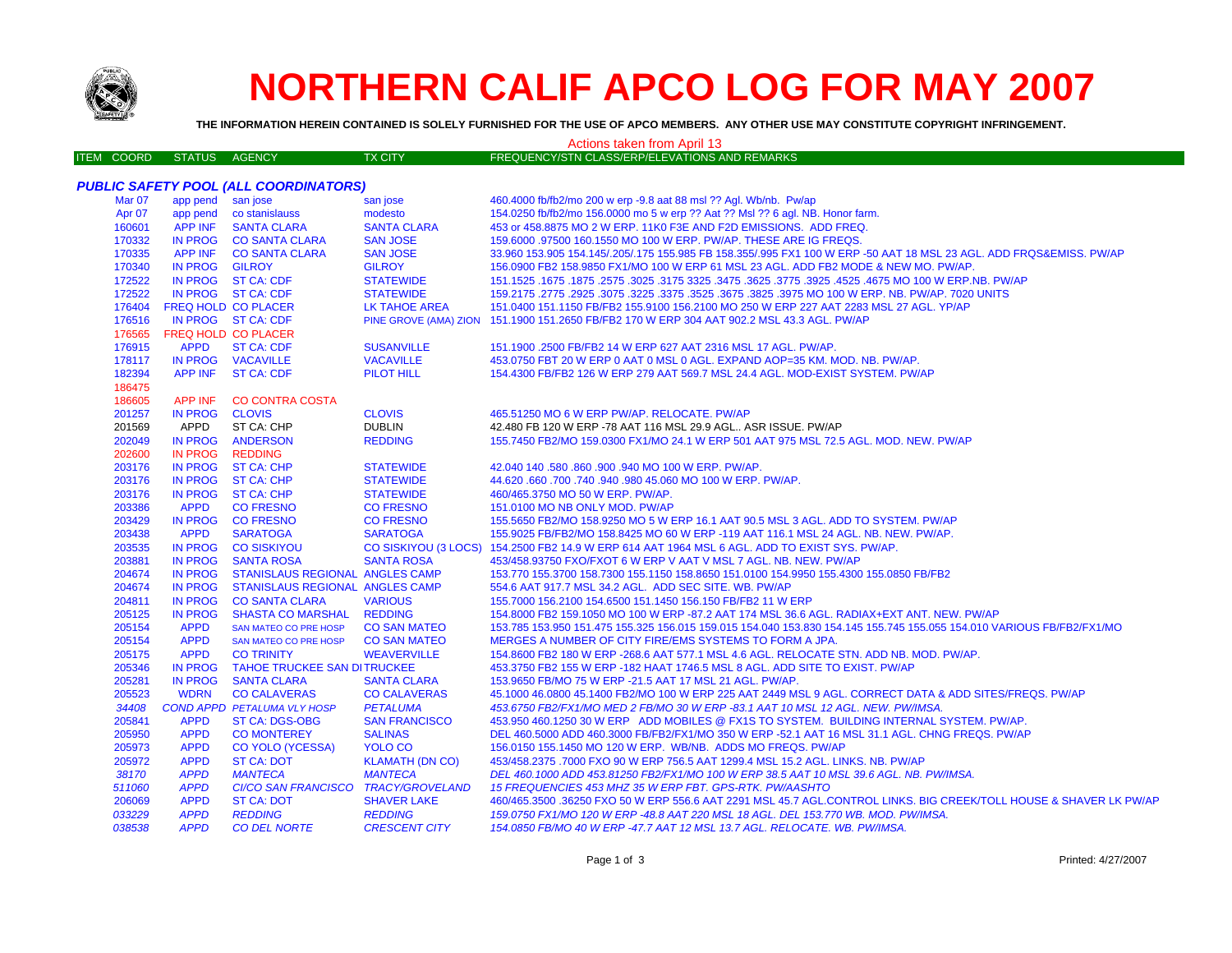| Actions taken from April 13 |                |                                  |                         |                                                                                                                                                  |
|-----------------------------|----------------|----------------------------------|-------------------------|--------------------------------------------------------------------------------------------------------------------------------------------------|
| <b>ITEM COORD</b>           | <b>STATUS</b>  | <b>AGENCY</b>                    | <b>TX CITY</b>          | FREQUENCY/STN CLASS/ERP/ELEVATIONS AND REMARKS                                                                                                   |
| 500189                      | <b>APPD</b>    | <b>CHOWCHILLA</b>                | <b>CHOWCHILLA</b>       | 453/458.03750 MO 2 W ERP. NB. NEW. PW/AASHTO.                                                                                                    |
| 206184                      | <b>WDRN</b>    | <b>CO DOUGLAS (NV)</b>           | <b>MARKLEVILLE</b>      | 155.7150 FB2/MO ?? FX1/MO 11.4 W ERP 715 AAT 2732 MSL 14 AGL. NEW. PW/AP                                                                         |
| 530011                      | <b>APPD</b>    | <b>TAHOE MTN RESORTS TRUCKEE</b> |                         | 453,000 FB2/MO 100 W ERP -161 AAT 1828 MSL 11 AGL, NB, IG/EWA                                                                                    |
| 037049                      | <b>APPD</b>    | <b>CO MONTEREY</b>               | <b>SALINAS</b>          | 154.3700 FB/MO 156.015 FX1                                                                                                                       |
| 206217                      | <b>APPD</b>    | <b>CO MERCED</b>                 | <b>CO MERCED</b>        | 154.8900 MO 2475.0 453/458.7000 MO 6W ERP (BOMB ROBOT). RESET CENTER OF AOP. PW/AP                                                               |
| 206314                      | <b>APPD</b>    | <b>TRUCKEE FPD</b>               | <b>TRUCKEE</b>          | 154,3250 FB2 200 W ERP 82 AAT 2052 MSL 15 AGL, ADD SITE TO EXIST LIC. PW/AP                                                                      |
| 206352                      | IN PROG        | ST CA: CHP                       | <b>BAY: TAM LOMA P+</b> | 460.4500 FB/FB2 70 W ERP 794 AAT 1155.2 MSL 42.7 AGL. EXPANDS SYSTEM. NB. PW/AP                                                                  |
| 206369                      | IN PROG        | ST CA: CHP                       | BAY: DIABLO, VACA +     | 460.4500 FB/FB2 70 W ERP 849 AAT 1432.6 MSL 36.6 AGL. EXPANDS SYSTEM. NB. PW/AP                                                                  |
| 206379                      | <b>APPD</b>    | <b>CO FRESNO</b>                 | <b>CO FRESNO</b>        | ADD NB: 154,6500 155,4150 155,5800 155,6550 453,4500 154,7550 MOD, ALL EXISTING, PW/AP                                                           |
| 206394                      | IN PROG        | <b>CO YOLO (YCESSA)</b>          |                         | YOLO CO (MULTI SITE) 154.8000 154.4450 155.5950 155.1450 FB/FB2 350 W ERP 14.6 AAT 119.7 MSL 30.5 AGL. NB/WB. NEW. PW/AP                         |
| 500283                      | <b>APPD</b>    | LIVERMORE AREA P&R LIVERMORE     |                         | 453/458.93750 MO 2 W ERP F1/F3. PW/AASHTO                                                                                                        |
| 206484                      | <b>IN PROG</b> | <b>CO CALAVERAS</b>              | <b>CO CALAVERAS</b>     | 45.2800 45.4600 45.5800 155.6250 (2 W) MO 100 W ERP. ADDS FREQS TO EXIST SYS. PW/AP                                                              |
| 206486                      | <b>APPD</b>    | <b>CO CALAVERAS</b>              | ARNOLD/SNANDREAS        | 45.4600 45.5800 45.1000 45.2000 45.2800 45.3200 FB/FB2 100 W ERP 571 AAT 2448.5 MSL 26 AGL, F2/F3, MOD, PW/AP                                    |
| 206494                      | IN PROG        | <b>CONEVADA</b>                  | <b>DOBBINS/TRUCKEE</b>  | 460.0500 460.42500 FB/MO 120 W ERP 423.5 AAT 1769 MSL 19.7 AGL. F1D. PW/APLS                                                                     |
| 206495                      | <b>APPD</b>    | <b>CONEVADA</b>                  | <b>GRASS VALLEY</b>     | 158,8200 FB 154,7400 MO 25 W ERP 21.2 AAT 800 MSL 9 AGL, JAIL, NB, PW/APLS                                                                       |
| 500289                      | <b>APPD</b>    | <b>CO CALAVERAS</b>              | <b>FOWLER PK</b>        | 453.8000 FB2/FX1/MO 26 W ERP 544.3 AAT 868 MSL 75 AGL. WB. RESTORE LIC. PW/AASHTO                                                                |
| 206528                      | <b>APPD</b>    | <b>ST CA: CHP</b>                |                         | WILLOW CREEK (HUM) 42.4400 DEL 42.5400 FB 120 W ERP 819 AAT 1509 MSL 30.5 AGL. MOD. PW/AP                                                        |
| 206585                      | IN PROG        | <b>CO MODOC</b>                  |                         | CO MODOC (multi sites) 153.9200 153.8600 FB2/MO 400 W ERP 158.8350 159.0900 155.1450 156.1800 156.0300 MO 460.2000 465.2000 MO 25 W. & more      |
| 206589                      | IN PROG        | <b>CO MODOC</b>                  |                         | CO MODOC (multi sites) 153.9200 153.8600 460.5250 (300 W) FB2/MO 19 W ERP 158.8350 159.0900 465.5250 FX1 155.6400 FB 453.06250 .98750 5 W FXO/NB |
| 206605                      | IN PROG        | <b>CO MODOC</b>                  |                         | CO MODOC (multi sites) 153.9200 153.8600 FB2/MO 155.6400 FB/MO 17 W ERP 158.8350 MO. NEW. NB. PW/AP                                              |
| 500294                      | IN PROG        | <b>CO ALPINE</b>                 | <b>MARKLEVILLE</b>      | 156.2250 159,0000 FB/MO 250 W ERP -195.1 AAT 1829 MSL 18 AGL, PW/AASHTO, FOR 15 UNITS!                                                           |
| 206690                      | <b>APPD</b>    | E BAY REGIONAL PARK SUNOL        |                         | 44.7600 44.6400 44.9600 FB2 100 W ERP -108 AAT 137 MSL 8 AGL. ADDS SITE TO EXIST SYSTEM, PW/AP                                                   |

## *470-512 MHz POOL*

| mar <sub>07</sub> | app pend    | fairfield                           | fairfield                    | ???.????? Fb/fb2/fx1/mo 200 w erp ??? Aat ??? Msl ?? Agl. Add a new PD chnl. Pw/ap              |
|-------------------|-------------|-------------------------------------|------------------------------|-------------------------------------------------------------------------------------------------|
| mar <sub>07</sub> | app pend    | fairfield                           | fairfield                    | 222.22222 Fb/fb2/fx1/mo 200 w erp ??? Aat ??? Msl ?? Agl. Add a new FD chnl. Pw/ap              |
| mar <sub>07</sub> | app pend    | fairfield                           | fairfield                    | ???.????? Fb/fb2/fx1/mo 200 w erp ??? Aat ??? Msl ?? Agl. Consolidate existing. Pw/ap           |
| 202214            | IN PROG     | <b>CO MARIN</b>                     | <b>BODEGA</b>                | 483,9500 .3750 484,8750 490,8000 488,9750 489,3250 .7000 490,1000 .7250                         |
|                   |             | <b>CONTINUES</b>                    |                              | FB/FB2 200 W ERP 39 AAT 218 MSL 30 AGL. ADD TO EXIST, YP/AP.                                    |
| 202278            | IN PROG     | <b>CO MARIN</b>                     | <b>CO MARIN &amp; SONOMA</b> | 483,6525 .1750 485,6250 484,2000 489,8500 FB2/MO 200 W ERP 566 AAT 745 MSL 60.7 AGL. NEW, PW/AP |
| 201279            | IN PROG     | CO CONTRA COSTA                     | <b>ORINDA</b>                | 482.7250 489.2500 490.0500 FB8/MO 33 W ERP 487 AAT 583 MSL 43 AGL. PW/AP                        |
| 201289            | IN PROG     | CO CONTRA COSTA                     | <b>MARTINEZ</b>              | 482,5750 483,0000 483,4000 483,7750 FB8/MO8 137 W ERP 239 AAT 273 MSL 36.6 AGL, PW/AP, NEW.     |
| 202293            | IN PROG     | <b>CO MARIN</b>                     |                              |                                                                                                 |
| 35350             | <b>APPD</b> | <b>HAYWARD</b>                      | <b>HAYWARD</b>               | 482.63750.66250 FB2 164 W ERP 94.3 AAT 369 MSL 15 AGL. ADD SITE TO SYSTEM. PW/IMSA              |
| 101029            | <b>APPD</b> | MOBILE RELAY ASSOC GLEN ELLEN (SON) |                              | 483.73750 FB6/MO 500 W ERP 505 AAT 695 MSL 28 AGL. ADD FREQ IG/EWA                              |
| 131101            | <b>APPD</b> | <b>MOBILE RELAY ASSOC LIVERMORE</b> |                              | 483.36250 FB6/MO 200 W ERP 126 AAT 335 MSL 39.6 AGL. ADD FREO, MOD, NB, IG/EWA                  |
| 134045            | <b>APPD</b> | <i>MOBILE RELAY ASSOC</i>           | <b>I IVERMORE</b>            | 483.56250 FB6/MO 400 W ERP 126 AAT 335 MSL 39.6 AGL. ADD FREQ MOD, WB/NB, IG/EWA.               |
| 154232            | <b>APPD</b> | <b>MOBILE RELAY ASSOC FAIRFAX</b>   |                              | 483.78750 FB6/FX1T/MO6 1000 W ERP 612 AAT 762 MSL 15 AGL, NB, IG/EWA,                           |
| 680008            | <b>APPD</b> | SPECTRUM WIRELESS SAN FRANCISCO     |                              | 484.28750 FB6/MO 500 W ERP 524 AAT 254 MSL 297.7 AGL. NEW. NB. IG/EWA                           |

## *800 MHz PUBLIC SAFETY (GP, YP, GF, YF) & Comml Users*

| dec 06   | app pend       | uc: berkeley                   | berkeley                 | 867.8750 868.2125 mo 5 w erp. Gp/ap. Add ht channels.                                                          |
|----------|----------------|--------------------------------|--------------------------|----------------------------------------------------------------------------------------------------------------|
| $dec$ 06 | app pend       | uc: davis                      | davis                    | 868.8625 866.1750 mo 5 w erp. Gp/ap. Add ht channels.                                                          |
| 176408   |                | <b>FREQ HLD ST CA: P&amp;R</b> | PINE GROVE (ZION)        | 856.7375 858.7625 FB/FB2/FX1/MO 184 W ERP 282.9 AAT 902 MSL 43.3 AGL. ADD 2N CHNL MINOR MODS. GP/AP            |
| 180044   | APP INF        | CO NAPA                        | <b>BERRYESSA PK</b>      | 857.43750 FB 280 W ERP 647.2 AAT 932 MSL 6.1 AGL, ADD TO EXIST, GP/AP, MOB DATA,                               |
| 181958   | <b>APP INF</b> | <b>OAKLAND</b>                 | <b>OAKLAND</b>           | 858.93750 FB2/FX1/MO 105 W ERP -3 AAT 91.4 MSL 18.9 AGL, ADD NEW FREQ, PW/AP                                   |
| 202627   | <b>IN PROG</b> | <b>STOCKTON</b>                | <b>STOCKTON</b>          | 856.23750 859.48750 FB/FB2/MO 75 W ERP 40.3 AAT 5.8 MSL 122 AGL. EXIST. ADD SITE. GP/AP                        |
| 203621   | <b>IN PROG</b> | ST CA: P&R                     |                          |                                                                                                                |
| 205647   | IN PROG        | <b>ST CA: P&amp;R</b>          | <b>HOLLISTER</b>         | 855-48750 856-93750 FB/FX1 49 W ERP 85.3 AAT 456 MSL 4.6 AGL, ADD TO SYSTEM, GP/AP                             |
| 205648   | IN PROG        | <b>ST CA: DOT</b>              | <b>SHAVER LAKE (FRS)</b> | 856.76250 857.76250 FB/FB2/FX1 90 W ERP 555.3 AAT 2074.8 MSL 25.9 AGL. ADD TO SYS. GP/AP                       |
| 205856   | IN PROG        | <b>ST CA: P&amp;R</b>          | <b>LA HONDA</b>          | 858,93750 FB/FX1 55 W ERP -182.9 AAT 152 MSL 9 AGL. ADD FREQ TO SYS, GP/AP.                                    |
| 206060   | <b>APPD</b>    | <b>CO MONTEREY</b>             | <b>CO MONTEREY</b>       | 856.71250 FB2/MO 100 W ERP 758 AAT 1042 MSL 55 AGL, 6 SITES. ADD NEW FREQ, GP/AP.                              |
| 206124   | <b>APPD</b>    | <b>ST CA: P&amp;R</b>          | KINGS BEACH              | 859,93750 FB/FB2 99 W ERP@228 222.8 AAT 2279.9 MSL 22.9 AGL, GP/AP, ADDS TO SYSTEM.                            |
| 206142   | <b>APPD</b>    | <b>ST CA: DMH</b>              | <b>COALINGA</b>          | 858.21250 858.46250 859.46250 FB/FB2/FX1/MO 55 W ERP -47.2 AAT 164 MSL 7.6 AGL. ADD NEW FACILITY TO SYS. GP/AP |
|          |                |                                |                          |                                                                                                                |